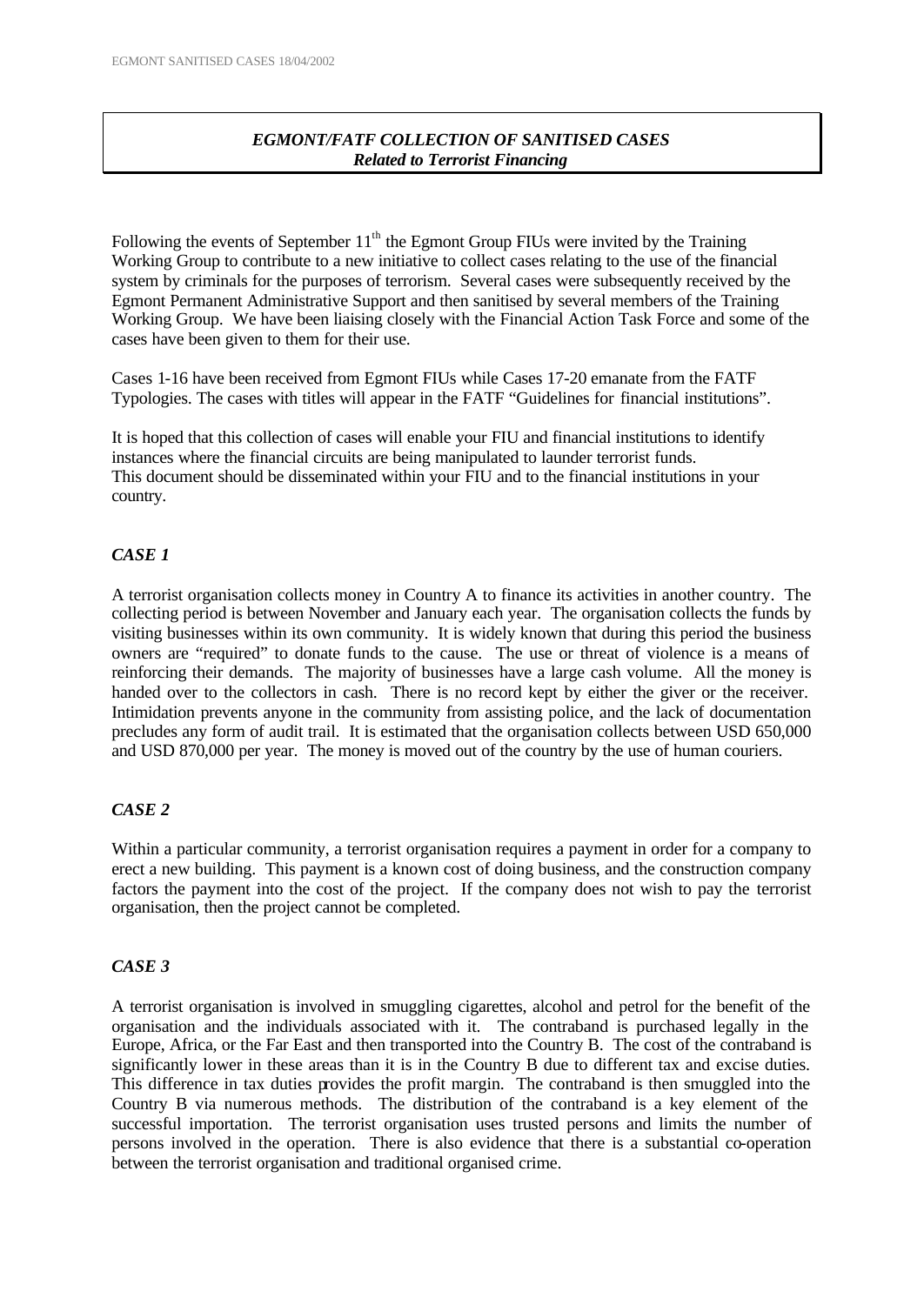The methods that are currently being used to launder these proceeds involve the transport of the funds by couriers to another jurisdiction. The money enters the banking system by the use of front companies or short-term shell companies that disappear after three months. The group has also created specialised bureaux de change that exist solely to facilitate the laundering of smuggled proceeds.

A newer and more difficult method of integrating the proceeds into the banking system has recently been detected. The smuggler gives the funds to legitimate businesses that are not associated with the smuggling operation. The funds then enter the banking system as part of company's normal receipts. Monies are then passed through various financial institutions and jurisdiction, including locations identified by the FATF as non-co-operative countries or territories (NCCTs).

## *CASE 4*

An individual purchases an expensive new car. The individual obtains a loan to pay for the vehicle. At the time of purchase, the buyer also procures a medical insurance policy that will cover the loan payments if he were to acquire a medical disability that would prevent repayment. A month or two later, the individual is purportedly involved in an "accident" with the vehicle, and an injury (as included in the insurance policy) is reported. A doctor, working in collusion with the individual, confirms injury. The insurance company then honours the claim on the policy by paying off the loan on the vehicle. Thereafter, the organisation running the operation sells the motor vehicle and pockets the profit from its sale. In one instance, an insurance company suffered losses in excess of USD 2 million from similar fraud schemes carried out by terrorist groups.

#### *CASE 5 : Credit card fraud supports terrorist network*

One operation discovered that a single individual fraudulently obtained at least twenty-one Visa and MasterCards using two different versions of his name. Seven of those cards came from the same banking group. Debts attributed to those cards totalled just over USD 85,000. Also involved in this scheme were other manipulations of credit cards, including the skimming of funds from innocent cardholders. This method entails copying the details from the magnetic strip of legitimate cards onto duplicate cards, which are used to make purchases or cash withdrawals until the real cardholder discovers the fraud. The production of fraudulent credit cards has been assisted by the availability of programmes through the Internet.

#### *CASE 6 : High account turnover indicates fraud allegedly used to finance terrorist organisation*

An investigation in Country B arose as a consequence of a suspicious transaction report. A financial institution reported that an individual who allegedly earned a salary of just over USD 17,000 per annum had a turnover in his account of nearly USD 356,000. Investigators subsequently learned that this individual did not exist and that the account had been fraudulently obtained. Further investigation revealed that the account was linked to a foreign charity and was used to facilitate funds collection for a terrorist organisation through a fraud scheme. In Country B, the government provides matching funds to charities in an amount equivalent to 42 percent of donations received. Donations to this charity were being paid into to the account under investigation, and the government matching funds were being claimed by the charity. The original donations were then returned to the donors so that effectively no donation had been given to the charity. The charity retained the matching funds. This fraud resulted in over USD 1.14 million being fraudulently obtained. This case is currently under investigation.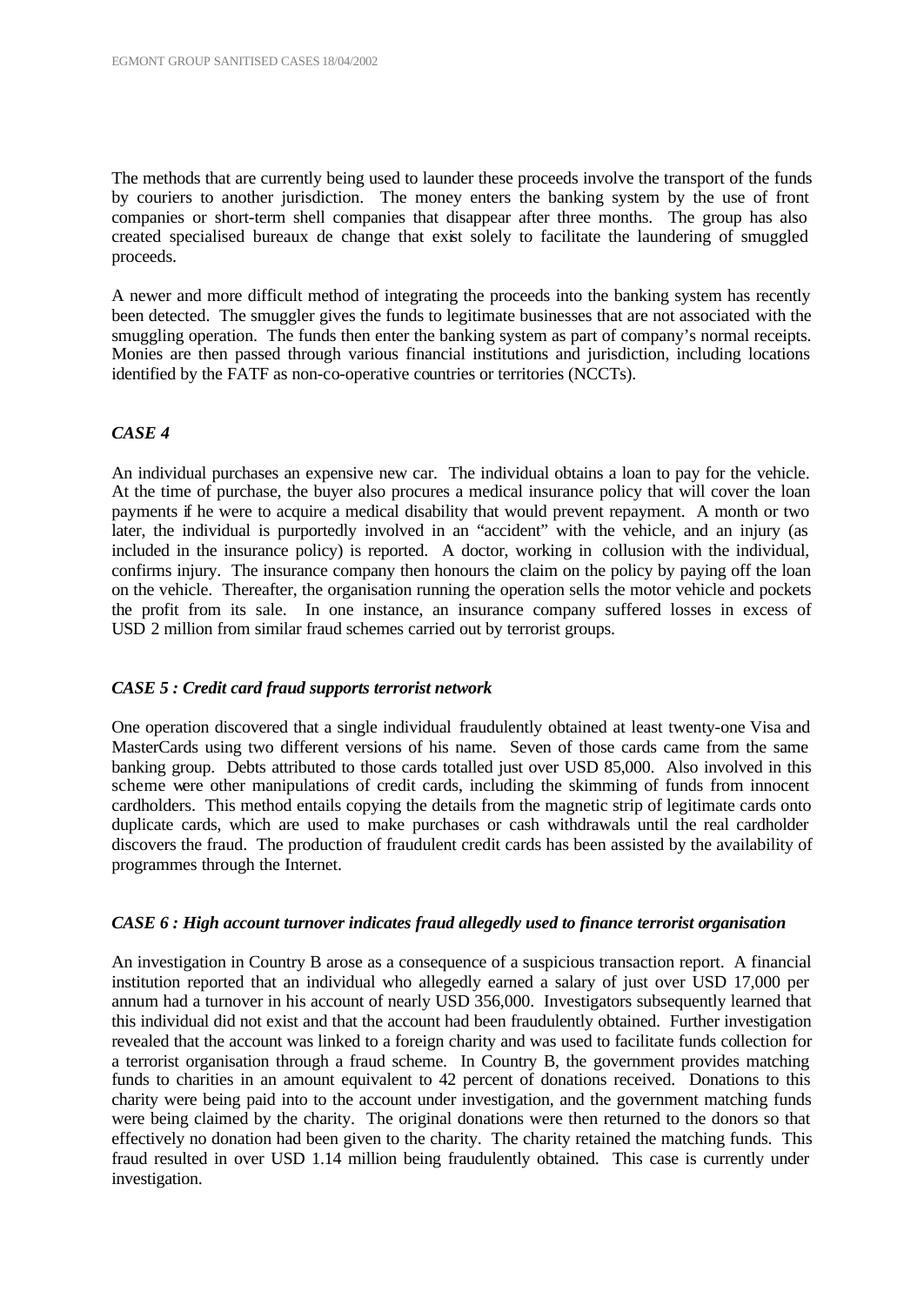## *CASE 7 : Cash deposits to accounts of non-profit organisation allegedly finance terrorist group*

The financial intelligence unit (FIU) in Country L received a suspicious transaction report from a bank regarding an account held by an offshore investment company. The bank's suspicions arose after the company's manager made several large cash deposits in different foreign currencies. According to the customer, these funds were intended to finance companies in the media sector. The FIU requested information from several financial institutions. Through these enquiries, it learned that the managers of the offshore investment company were residing in Country L and a bordering country. They had opened accounts at various banks in Country L under the names of media companies and a non-profit organisation involved in the promotion of cultural activities.

According to the analysis by the FIU, the managers of the offshore investment company and several other clients had made cash deposits to the accounts. These funds were ostensibly intended for the financing of media based projects. The analysis further revealed that the account held by the nonprofit organisation was receiving almost daily deposits in small amounts by third parties. The manager of this organisation stated that the money deposited in this account was coming from its members for the funding of cultural activities.

Police information obtained by the FIU revealed that the managers of offshore investment company were known to have been involved in money laundering and that an investigation was already underway into their activities. The managers appeared to be members of a terrorist group, which was financed by extortion and narcotics trafficking. Funds were collected through the non-profit organisation from the different suspects involved in this case. This case is currently under investigation.

# *CASE 8 : Individual's account activity and inclusion on UN list show possible link to terrorist activity*

An individual resided in a neighbouring country but had a demand deposit account and a savings account in Country N. The bank that maintained the accounts noticed the gradual withdrawal of funds from the accounts from the end of April 2001 onwards and decided to monitor the accounts more closely. The suspicions of the bank were subsequently reinforced when a name very similar to the account holder's appeared in the consolidated list of persons and/of entities issued by the United Nations Security Council Committee on Afghanistan (UN Security Council Resolution 1333/2000). The bank immediately made a report to the financial intelligence unit (FIU).

The FIU analysed the financial movements relating to the individual's accounts using records requested from the bank. It appeared that both of the accounts had been opened by the individual in 1990 and had been fed mostly by cash deposits. In March 2000 the individual made a sizeable transfer from his savings account to his checking account. These funds were used to pay for a single premium life insurance policy and to purchase certificates of deposit.

From the middle of April 2001 the individual made several large transfers from his savings account to his demand deposit account. These funds were transferred abroad to persons and companies located in neighbouring countries and in other regions.

In May and June 2001, the individual sold the certificates of deposit he had purchased, and he then transferred the profits to the accounts of companies based in Asia and to that of a company established in his country of origin. The individual also cashed in his life insurance policy before the maturity date and transferred its value to an account at a bank in his country of origin. The last transaction was carried out on 30 August 2001, that is, shortly before the September 11<sup>th</sup> attacks in the United States.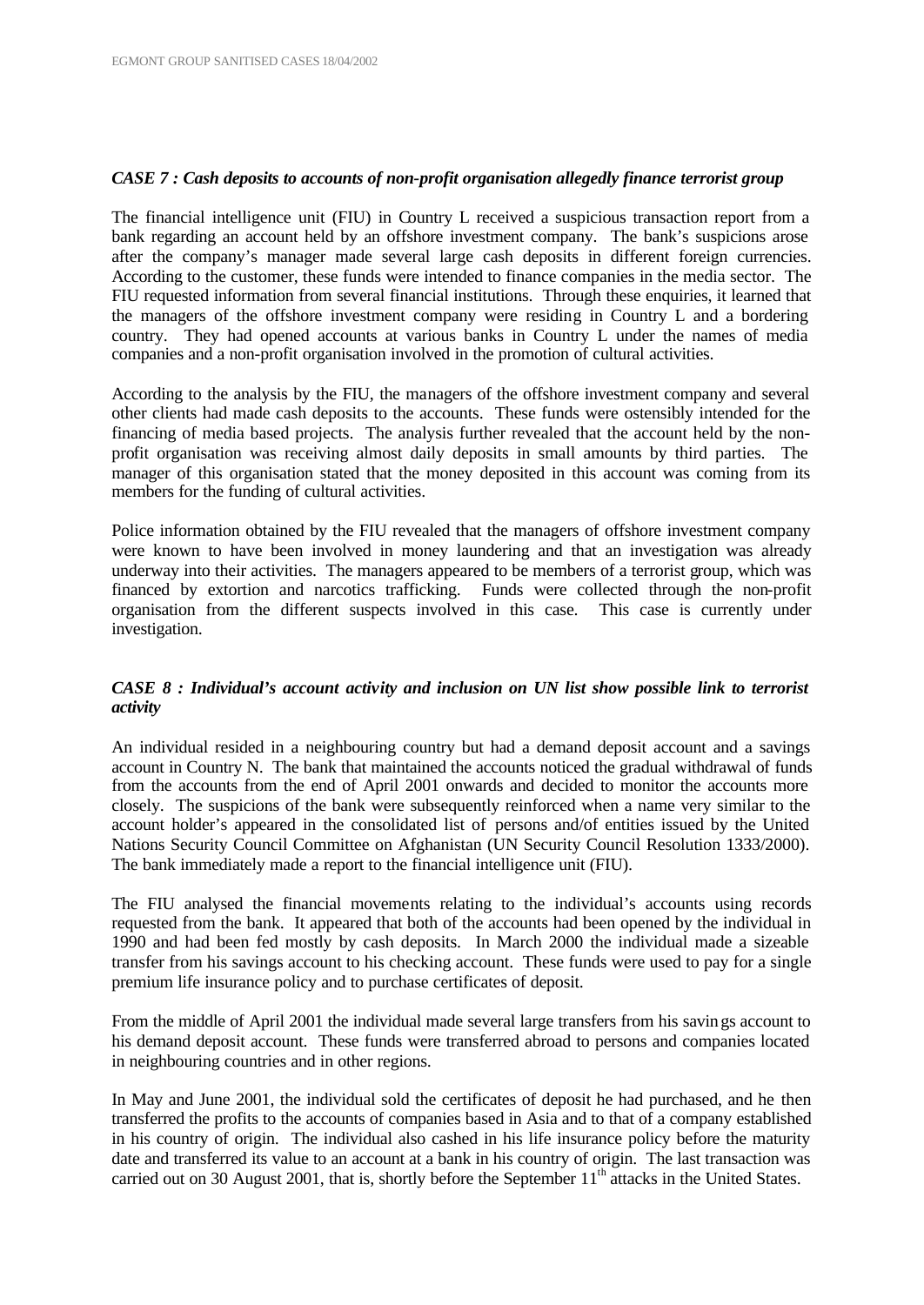Finally, the anti-money laundering unit in the individual's county of origin communicated information related to suspicious operations carried out by him and by the companies that received the transfers. Many of these names also appeared in the files of the FIU. This case is currently under investigation.

# *CASE 9 : Front for individual with suspected terrorist links revealed by suspicious transaction report*

The financial intelligence unit (FIU) in Country D received a suspicious transaction report from a domestic financial institution regarding an account held by an individual residing in a neighbouring country. The individual managed European-based companies and had filed two loan applications on their behalf with the reporting institution. These loan applications amounted to several million US dollars and were ostensibly intended for the purchase of luxury hotels in Country D. The bank did not grant any of the loans.

The analysis by the FIU revealed that the funds for the purchase of the hotels was to be channelled through the accounts of the companies represented by the individual. One of the companies making the purchase of these hotels would then have been taken over by an individual from another country. This second person represented a group of companies whose activities focused on hotel and leisure sectors, and he appeared to be the ultimate buyer of the real estate. On the basis of the analysis within the FIU, it appeared that the subject of the suspicious transaction report was acting as a front for the second person. The latter as well as his family are suspected of being linked to terrorism.

## *CASE 10 : Diamond trading company possibly linked to terrorist funding operation*

The financial intelligence unit (FIU) in Country C received several suspicious transaction reports from different banks concerning two persons and a diamond trading company. The individuals and the company in question were account holders at the various banks. In the space of a few months, a large number of fund transfers to and from overseas were made from the accounts of the two individuals. Moreover, soon after the account was opened, one of the individuals received several USD cheques for large amounts.

According to information obtained by the FIU, one of the accounts held by the company appeared to have received large US dollar deposit originating from companies active in the diamond industry. One of the directors of the company, a citizen of Country C but residing in Africa, maintained an account at another bank in Country C. Several transfers had been carried out to and from overseas using this account. The transfers from foreign countries were mainly in US dollars. They were converted into the local currency and were then transferred to foreign countries and to accounts in the Country C belonging to one of the two subjects of the suspicious transaction report.

Police information obtained by the FIU revealed that an investigation had already been initiated relating to these individuals and the trafficking of diamonds originating from Africa. The large funds transfers by the diamond trading company were mainly sent to the same person residing in another region. Police sources revealed that this person and the individual that had cashed the cheques were suspected of buying diamonds from the rebel army of an African country and then smuggling them into Country C on behalf of a terrorist organisation. Further research by the FIU also revealed links between the subjects of the suspicious transaction report and individuals and companies already tied to the laundering of funds for organised crime. This case is currently under investigation.

## *CASE 11 : Lack of clear business relationship appears to point terrorist connection*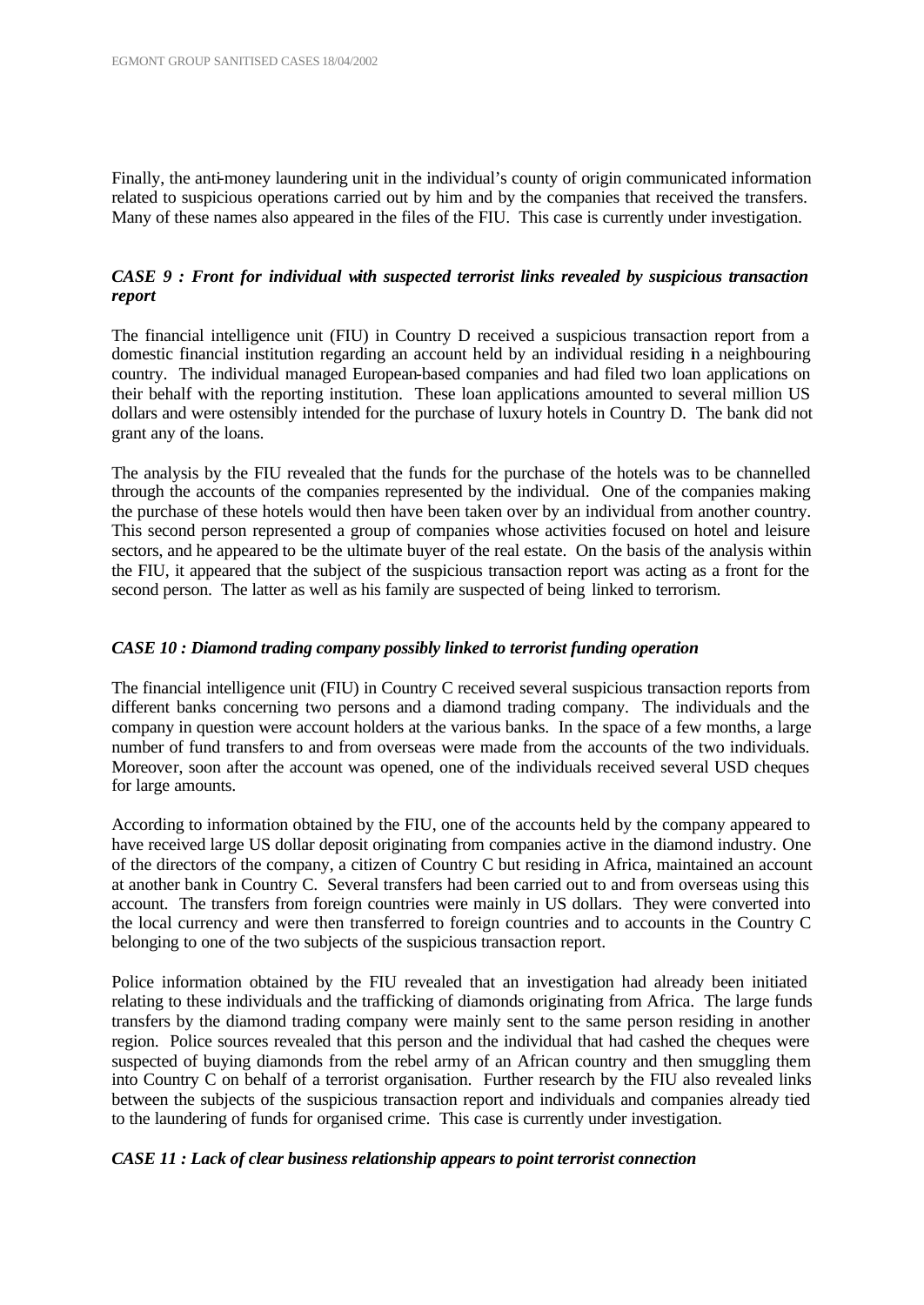The manager of a chocolate factory (CHOCCo) introduced the manager of his bank accounts to two individuals, both company managers, who were interested in opening commercial bank accounts. The two companies were established within a few days of each other, however in different countries. The first company (TEXTCo) was involved in the textile trade while the second one was a real estate (REALCo) non-trading company. The companies had different managers and their activities were not connected.

The bank manager opened the accounts for the two companies, which thereafter remained dormant. After several years, the manager of the chocolate factory announced the arrival of a credit transfer issued by the REALCo to the account of the TEXTCo. This transfer was ostensibly an advance on an order of tablecloths. No invoice was shown. However, once the account of TEXTCo received the funds, its manager asked for them to be made available in cash at a bank branch near the border. There, accompanied by the manager of CHOCCo, the TEXTCo manager withdrew the cash.

The bank reported this information to the financial intelligence unit (FIU). The FIU's research showed that the two men crossed the border with the money after making the cash withdrawal. The border region is one in which terrorist activity occurs, and further information from the intelligence services indicated links between the managers of TEXTCo and REALCo and terrorist organisations active in that region.

## *CASE 12*

A suspicious transaction report identified activity involving multiple payments by cheque from a business account of approximately USD 420,000 to a securities brokerage in Country H. The account was also used to transfer a total of USD 2.1 million into and out of commercial and personal accounts in another country. In addition, a cash transaction report was made concerning the withdrawal of USD 11,000 from the account by an individual with a foreign passport. Two individuals with signature authority on the account were also involved in two other businesses, both of which were the subject of cash transaction reports for withdrawals totalling USD 43,000.

#### *CASE 13 : Purchase of cheques and wire transfers by alleged terrorists*

Suspicious transaction reports outlined unusual activity involving three grocery markets, two of which shared a common location. The activity was conducted by individuals of the same origin using a single address, which corresponded to one of the business locations. Two individuals employed by a grocery store and a third whose occupation was unknown each deposited funds just under applicable reporting thresholds and immediately drew cheques payable to a fourth individual. The cheques cleared through two different banks in a foreign country. All three bank customers supplied the same address. In addition, two individuals associated with a second grocery store located at the common address above each purchased bank cheques just under the applicable reporting threshold at the same bank branch, at the same time but from different tellers. One of the cheques was purchased on behalf of the second grocery store, the other on behalf of third party. The cheques were payable to two different individuals, one of whom shared the same last name as one of the purchasers. In related activity, a third business used the common address discussed above when opening a business account which immediately received a USD 20,000 wire transfer from a wholesale grocery located in another region of the country. Filings of cash transaction reports indicated that a total of about USD 72,000 was withdrawn in cash from other accounts associated with this business.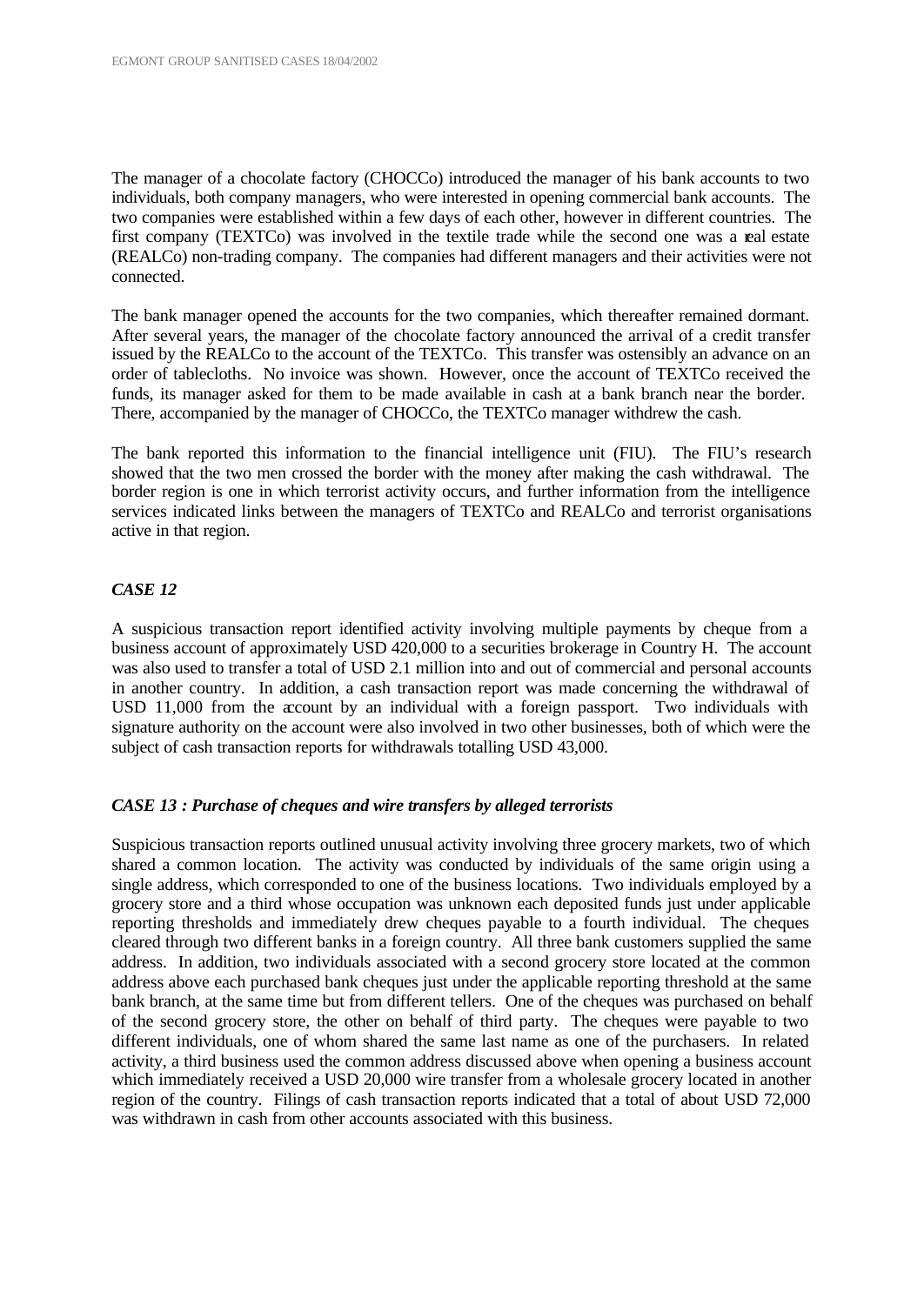## *CASE 14 : Suspect money order purchases at money remittance company*

In Country D, both a money remittance company and a financial institution filed suspicious transaction reports outlining the movement of approximately USD 7 million in money orders through the account of a foreign business. The money remittance company reported various individuals purchasing money orders at the maximum face value of USD 500 - 1,000 and in sequential order. Purchases were made at multiple locations, primarily in the north east part of Country D, with several instances also reported in the south-east. The money orders were made payable to various individuals, negotiated through banks in an NCCT jurisdiction and later cleared through three Country D financial institutions. The foreign business endorsed the money orders. In some instances, the funds were then credited to accounts at other Country D banks or foreign financial institutions (one in an NCCT country, the second location not identified). Suspicious transaction reports filed by the institution indicated similar purchases of money orders in the north east of the country and negotiated at the foreign business. Various beneficiaries were identified, and the amounts ranged from USD 5,000 to USD 11,000. The foreign business identified by the money remittance company was also identified as a second beneficiary. The money orders cleared through a foreign bank's correspondent account at the Country D financial institution.

### *CASE 15*

Suspicious transaction reports identified an import/export business, acting as an unlicensed money transmitter/remittance company, generating USD 1.8 million in outgoing wire transfer activity during a five-month period. Wire transfers were sent to beneficiaries (individuals and businesses) in North America, South Asia, Asia and the Middle East. Cash, cheques, and money orders were also deposited to the suspect account totalling approximately USD 1 million. Approximately 60 percent of the wire transfers were sent to individuals and businesses in foreign countries, which were then responsible for disseminating the funds to the ultimate beneficiaries. A significant portion of the funds was ultimately disseminated to nationals of Afghanistan residing in various countries. Individuals conducting these transactions described the business as involved in refugee relief or money transfer. The individual with sole signatory authority on the suspect account had made significant deposits (totalling USD 17.4 million) and withdrawals (totalling USD 56,900) over an extended period of time through what appeared to be 15 personal accounts at 5 different banks.

#### *CASE 16*

A pattern of cash deposits below the reporting threshold caused a bank to file a suspicious transaction report. Deposits were made to the account of a bureau de change on a daily basis totalling over USD 341,000 during an approximately two and one-half month period. During the same period, the business sent ten wire transfers totalling USD 2.7 million to a bank in another country. When questioned, the business owner reportedly indicated he was in the business of buying and selling foreign currencies in various foreign locations, and his business never generated in excess of USD 10,000 per day. Records for a three-year period reflected cash deposits totalling over USD 137,000 and withdrawals totalling nearly USD 30,000. The business owner and other individuals conducting transactions through the accounts were nationals of countries associated with terrorist activity. Another bank made a suspicious transaction report on the same individual indicating an USD 80,000 cash deposit, which was deemed unusual for his profession. He also cashed two negotiable instruments at the same financial institution for USD 68,000 and USD 16,387.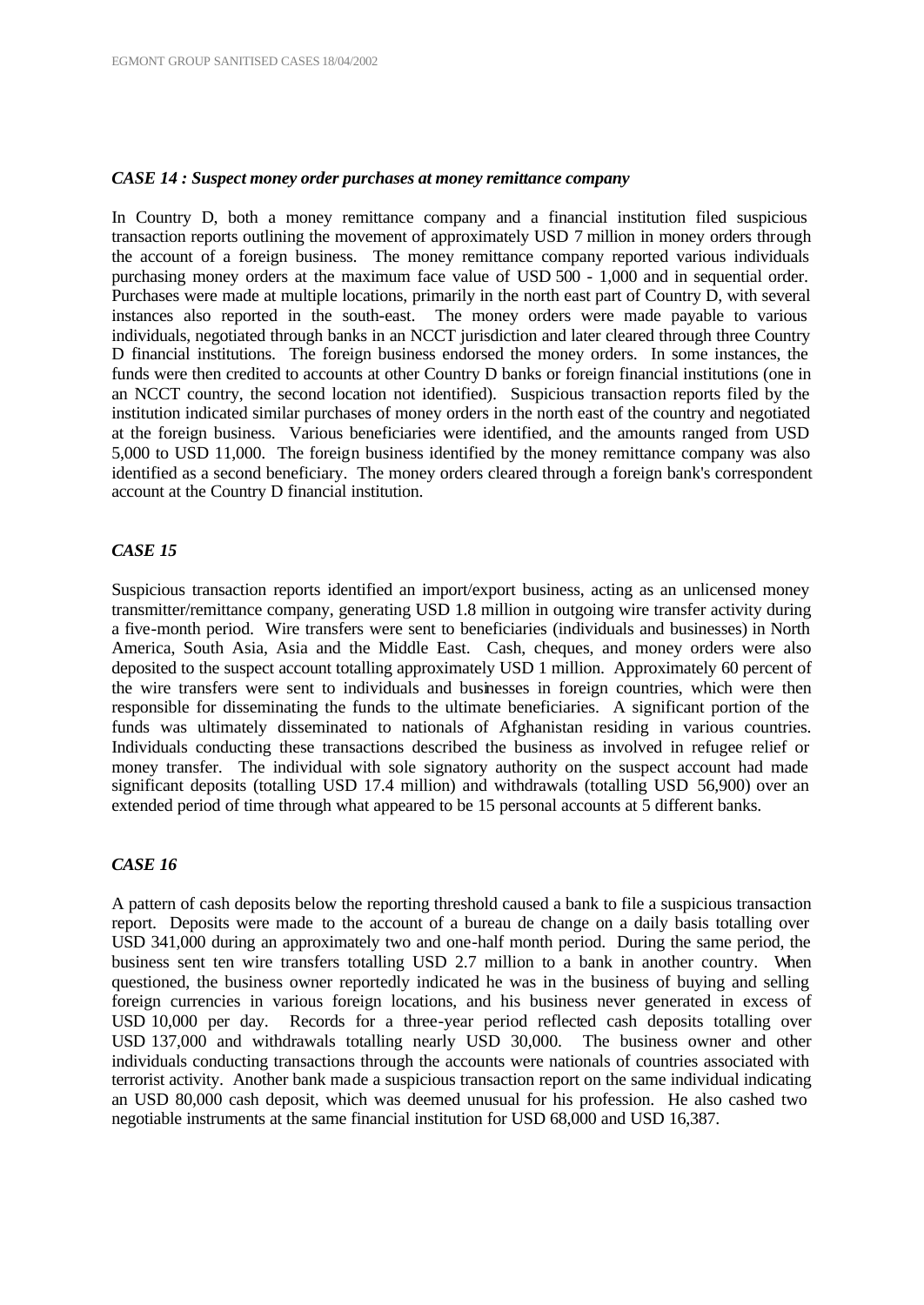## *CASE 17 : Terrorists acquire funds through criminal activity*

In late 1999, a network of religious extremists was broken up in an FATF member jurisdiction (Country A) as its members were preparing violent acts on its soil for the end-of-year festivities. The inquiry launched by law enforcement authorities revealed the existence of links between this network and a number of individuals living in another FATF country (Country B) and known to the specialised services for their religious extremism.

Investigations were undertaken in Country B as part of the judicial inquiry initiated on the basis of the information provided by the authorities of Country A. The investigation established that this group of ten individuals, most of whom had fought in a European regional conflict, was implicated in a number of armed attacks against several shops in early 1996 and in an attack on an armoured truck in a shopping centre car park of the same year, during which automatic weapons, rocket launchers and grenades had been used.

This group's violent acts in fact formed just one element in an entire logistical set-up working for a much larger Islamic terrorist organisation whose ramifications extended beyond Country A to three more FATF countries. The ordinary criminal offences were designed to obtain funds to serve "the cause", whilst another group dealt with trafficking false administrative documents, collecting information and clandestine movement of personnel. The members of the network were recently convicted of, among others, armed robbery and criminal association.

# *CASE 18 : Terrorists collect funds from lawful sources*

In 1996, a number of individuals known to belong to the religious extremist groups established in the south-east of an FATF country (Country C) convinced wealthy foreign nationals, living for unspecified reasons in Country C, to finance the construction of a place of worship. These wealthy individuals were suspected of assisting in the concealment of part of the activities of a terrorist group. It was later established that "S", a businessman in the building sector, had bought the building intended to house the place of worship and had renovated it using funds from one of his companies. He then transferred the ownership of this building, for a large profit, to Group Y belonging to the wealthy foreigners mentioned above.

This place of worship intended for the local community in fact also served as a place to lodge clandestine "travellers" from extremist circles and collect funds. For example, soon after the work was completed, it was noticed that the place of worship was receiving large donations (millions of dollars) from other wealthy foreign businessmen. Moreover, a Group Y worker was said to have convinced his employers that a "foundation" would be more suitable for collecting and using large funds without attracting the attention of local authorities. A foundation was thus reportedly established for this purpose.

It is also believed that part of "S's" activities in heading a multipurpose international financial network (for which investments allegedly stood at USD 53 million for Country C in 1999 alone) was to provide support to a terrorist network. "S" had made a number of trips to Afghanistan and the United States. Amongst his assets were several companies registered in Country C and elsewhere. One of these companies, located in the capital of Country C, was allegedly a platform for collecting funds. "S" also purchased several buildings in the south of Country C with the potential collusion of a notary and a financial institution.

When the authorities of Country C blocked a property transaction on the basis of the foreign investment regulations, the financial institution's director stepped in to support his client's transaction